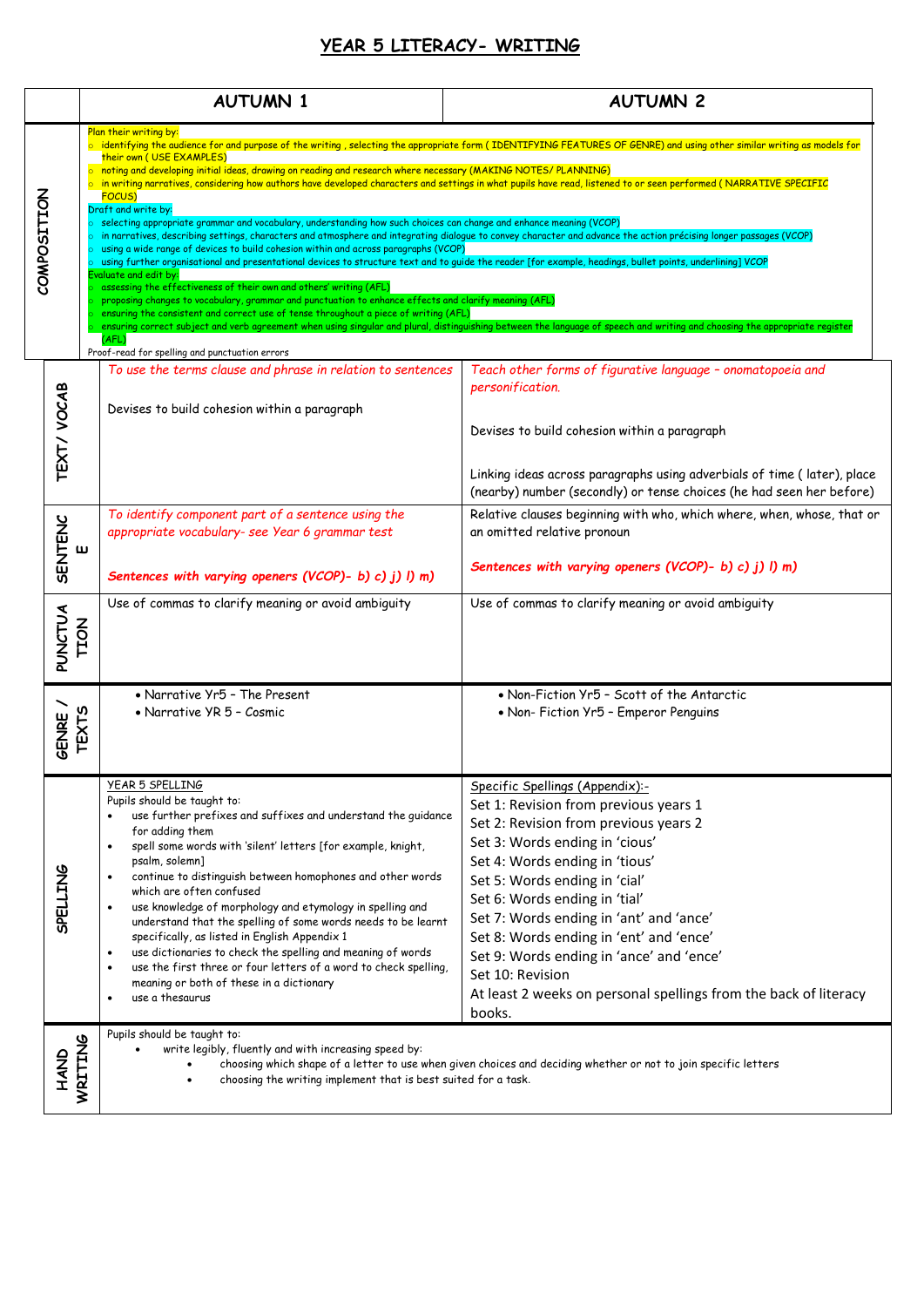## **YEAR 5 LITERACY- WRITING**

|                       | SPRING 1                                                                                                                                                                                                                                                                                                                                                                                                                                                                                                                                                                                                                                                                                                                                                                                                                                                                                                                                                                                                                                                                                                                                                                                                                                                                                                                                                                                                                                                                                                                                                                                                                                                                                    | SPRING 2                                                                                                                                                                                                                              |  |
|-----------------------|---------------------------------------------------------------------------------------------------------------------------------------------------------------------------------------------------------------------------------------------------------------------------------------------------------------------------------------------------------------------------------------------------------------------------------------------------------------------------------------------------------------------------------------------------------------------------------------------------------------------------------------------------------------------------------------------------------------------------------------------------------------------------------------------------------------------------------------------------------------------------------------------------------------------------------------------------------------------------------------------------------------------------------------------------------------------------------------------------------------------------------------------------------------------------------------------------------------------------------------------------------------------------------------------------------------------------------------------------------------------------------------------------------------------------------------------------------------------------------------------------------------------------------------------------------------------------------------------------------------------------------------------------------------------------------------------|---------------------------------------------------------------------------------------------------------------------------------------------------------------------------------------------------------------------------------------|--|
| COMPOSITION           | Plan their writing by:<br>$\circ$ identifying the audience for and purpose of the writing , selecting the appropriate form (IDENTIFYING FEATURES OF GENRE) and using other similar writing as models for<br>their own (USE EXAMPLES)<br>$\circ$ noting and developing initial ideas, drawing on reading and research where necessary (MAKING NOTES/ PLANNING)<br>$\circ$ in writing narratives, considering how authors have developed characters and settings in what pupils have read, listened to or seen performed ( <code>NARRATIVE SPECIFIC</code><br><b>FOCUS)</b><br>Draft and write by:<br>selecting appropriate grammar and vocabulary, understanding how such choices can change and enhance meaning (VCOP)<br>in narratives, describing settings, characters and atmosphere and integrating dialogue to convey character and advance the action précising longer passages (VCOP)<br>using a wide range of devices to build cohesion within and across paragraphs (VCOP)<br>using further organisational and presentational devices to structure text and to quide the reader [for example, headings, bullet points, underlining] VCOP<br>Evaluate and edit by:<br>assessing the effectiveness of their own and others' writing (AFL)<br>proposing changes to vocabulary, grammar and punctuation to enhance effects and clarify meaning (AFL)<br>ensuring the consistent and correct use of tense throughout a piece of writing (AFL)<br>ensuring correct subject and verb agreement when using singular and plural, distinguishing between the language of speech and writing and choosing the appropriate register<br>(AFL)<br>Proof-read for spelling and punctuation errors |                                                                                                                                                                                                                                       |  |
| TEXT/<br>VOCAB        | Linking ideas across paragraphs using adverbials of time (<br>later), place (nearby) number (secondly) or tense choices (he<br>had seen her before)                                                                                                                                                                                                                                                                                                                                                                                                                                                                                                                                                                                                                                                                                                                                                                                                                                                                                                                                                                                                                                                                                                                                                                                                                                                                                                                                                                                                                                                                                                                                         | Linking ideas across paragraphs using adverbials of time (later),<br>place (nearby) number (secondly) or tense choices (he had seen her<br>before)<br>Teach other forms of figurative language - onomatopoeia and<br>personification. |  |
| <b>SENTENC</b><br>ш   | Relative clauses beginning with who, which where, when,<br>whose, that or an omitted relative pronoun                                                                                                                                                                                                                                                                                                                                                                                                                                                                                                                                                                                                                                                                                                                                                                                                                                                                                                                                                                                                                                                                                                                                                                                                                                                                                                                                                                                                                                                                                                                                                                                       | Relative clauses beginning with who, which where, when, whose, that<br>or an omitted relative pronoun                                                                                                                                 |  |
| PUNCTUA<br>TION       | Use of commas to clarify meaning or avoid ambiguity                                                                                                                                                                                                                                                                                                                                                                                                                                                                                                                                                                                                                                                                                                                                                                                                                                                                                                                                                                                                                                                                                                                                                                                                                                                                                                                                                                                                                                                                                                                                                                                                                                         | Use of commas to clarify meaning or avoid ambiguity                                                                                                                                                                                   |  |
| <b>TEXTS</b><br>GENRE | Narrative Own Planning - Street Child<br>Narrative Yr5 - Computer Dad                                                                                                                                                                                                                                                                                                                                                                                                                                                                                                                                                                                                                                                                                                                                                                                                                                                                                                                                                                                                                                                                                                                                                                                                                                                                                                                                                                                                                                                                                                                                                                                                                       | Non-Fiction Yr5 - Mars Transmission<br>Non-Fiction Yr6 - Everest                                                                                                                                                                      |  |
| <b>SPELLING</b>       | YEAR 5 SPELLING<br>Pupils should be taught to:<br>use further prefixes and suffixes and understand the quidance<br>for adding them<br>spell some words with 'silent' letters [for example, knight, psalm,<br>solemn]<br>continue to distinguish between homophones and other words<br>which are often confused<br>use knowledge of morphology and etymology in spelling and<br>understand that the spelling of some words needs to be learnt<br>specifically, as listed in English Appendix 1<br>use dictionaries to check the spelling and meaning of words<br>$\bullet$<br>use the first three or four letters of a word to check spelling,<br>meaning or both of these in a dictionary<br>use a thesaurus                                                                                                                                                                                                                                                                                                                                                                                                                                                                                                                                                                                                                                                                                                                                                                                                                                                                                                                                                                                | Specific Spellings (Appendix):-                                                                                                                                                                                                       |  |
| HAND<br>WRITING       | Pupils should be taught to:<br>write legibly, fluently and with increasing speed by:<br>choosing which shape of a letter to use when given choices and deciding whether or not to join specific letters<br>choosing the writing implement that is best suited for a task.                                                                                                                                                                                                                                                                                                                                                                                                                                                                                                                                                                                                                                                                                                                                                                                                                                                                                                                                                                                                                                                                                                                                                                                                                                                                                                                                                                                                                   |                                                                                                                                                                                                                                       |  |